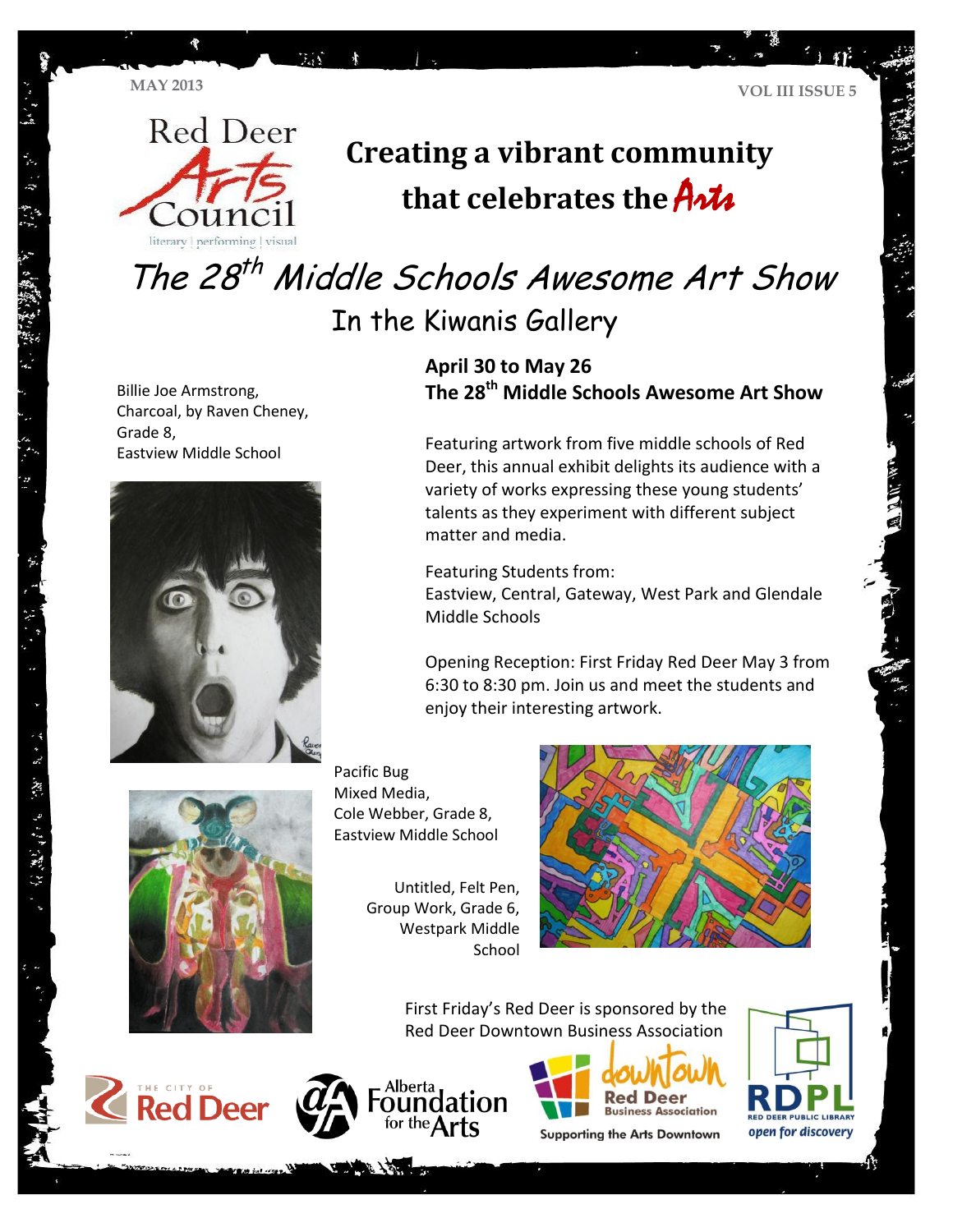**MAY <sup>2013</sup> VOL III ISSUE 5** Red Deer Arts Council Welcomes New Board Members 2013-2014

### **Marilou Bergevin**

Marilou was born and raised in Montréal, Québec. Marilou has been living in Red Deer for 4 years. She has been involved with the French Canadian Association of Alberta (ACFA) in Red Deer for 3 years and has now become the director since September. Possessing a bachelor in science, she is a scientist at heart but now enjoys working in the community. In her free time, she enjoys sewing and quilting and visiting the Alberta outdoors.

### **Delores Coghill**

Delores was born and raised in Alberta, spending the last 27 years in Red Deer. She has started her own bookkeeping business 13 years ago after working as a controller, accounting manager and accounting technician for other businesses in Red Deer. Her involvement in arts and culture started last year when she became Manager of the Red Deer Cultural Heritage Society. Having friends and family in the arts and being teased for only using her left side of her brain, she looks forward to using the right side of her brain in this new role. Excited to discover all the wonderful happenings with the Arts Council and the community, she hopes to help make a difference.

### **Matt Gould**

Award-winning multi-disciplinary artist, Matt Gould, has created and exhibited works on paper, canvas and in textile for over thirty years. His work can be found in numerous private, public and corporate collections in Canada, the United States and Europe. Since 2007 Gould has taken on the role of Artistic Director for Red Deer's celebrated and long-standing youth theatre organization Tree House Youth Theatre, celebrating its 25th anniversary year! Matt has also done work at Red Deer College as musical director for "Toad of Toad Hall" in 2012 and as an instructor in art process for the second year theatre students. Currently, Tree House is hard at work creating "Red Deer River Stories" the Official Play of Red Deer's Centennial, set for its worldpremiere in May and June of 2013.

### **Gordon Hiebert**

 $\ddot{\tilde{\mathbf{z}}}$  $\mathcal{R}_{\mathcal{C}}$ 

分離 ほっ

Gordon has been an art photographer since 1978 and computer programmer since 1982. For 15 years he worked in Alberta schools, maintaining computer labs and AV equipment, and worked on interschool networking before the days of the internet. Gordon was a board member with the Three Hills public library providing technical assistance bar-coding their entire collection, and creating a program to upgrade the Marc record system. He taught photography and computer programming in various venues. Gordon photographs landscapes in BC and Alberta, exhibiting in galleries from Chilliwack, BC, to Alberta. He has participated in many juried art shows through the years. Gordon moved to Alberta in 1989, and continues to photograph prairie panoramas and landscapes. He currently builds websites for business clients and provides a community artists' online showcase at RedDeerArts.com for the Red Deer Arts Council.

### **Carl Stretton**

Carl Stretton has been heavily involved in the Red Deer arts scene since the early 90's. He was a member of the Red Deer and District Allied Arts Council in the late 1990's for about 5 years during a very difficult transitional time for the organization. Carl has been active as a musician in the local music scene for almost 20 years. He is the owner and operator of reSound Promotions, a company specializing in live and recorded sound engineering. Carl has also been producing the *Red Deer Scene* publication for the last ten years. He sees Red Deer as a thriving arts community that is coming into its own, and believes that the Red Deer Arts Council can assist to realize that potential.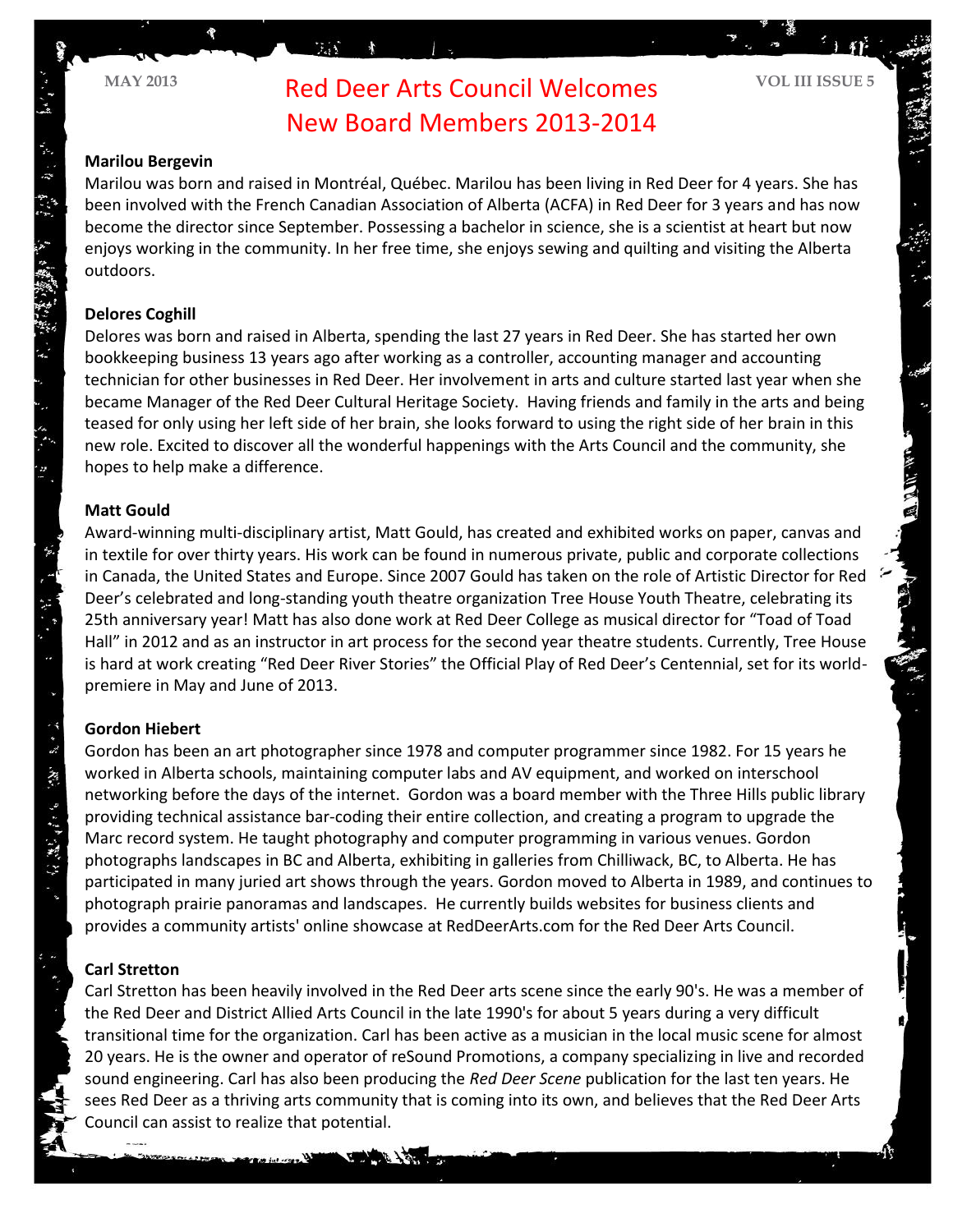てんてい 不安 きょう アルトル アルーズ

# **Tree House Youth Theatre By Michael Lupul**

Red Deer's award-winning Tree House Youth Theatre provides an extraordinary theatrical experience for children between the ages of nine and seventeen in Central Alberta. The children participate in a variety of programs in which they perform in a number of productions throughout the year. One of the main priorities of the organization is the development of the children. The authentic theatrical experiences provide them with increased confidence, speech, and clarity, among other skills. THYT fosters a completely inclusive culture in which participants from all walks of life are accepted. Strong emphasis is placed on the children's connection with themselves, the ensemble, the part, and the play.

This year, Tree House Youth Theatre is celebrating its twenty-fifth anniversary and, to celebrate this in style, the company is preparing Red Deer River Stories, the official play of Red Deer's Centennial. Weaving tales of Red Deer's colourful past with hard-hitting social issues, this wide ranging and dynamic production will have its world-premiere and opening night gala on May 30<sup>th</sup>. The doors will open at 7:00 p.m. The production runs from May  $30<sup>th</sup>$  to June  $8<sup>th</sup>$  at the Scott Block, located at 4818 50th Avenue in Red Deer. Tickets for the gala are just \$25.00 and, for all remaining productions, will be \$15.00. For more information about the production and to order tickets please visit their website a[t www.threehouththeatre.ca.](http://www.threehouththeatre.ca/)

# **Announcing our Scholarship Winners for 2013**

Princess Margaret Scholarship for Post-Secondary Students was awarded to Matthew Dane Peavoy;

Canada Centennial Scholarship for Post-Secondary Students was awarded to Jamie Barnes; and

Canada Centennial Scholarship for Secondary Students was awarded to Rebecca Epp

The scholarships will be presented to the winners at the Mayor's Recognition Awards on June 19, 2013.

### **Red Deer Public Market 2013**

The Red Deer Arts Council is pleased to announce that some of our members will be at the Public Market in stall number 81. Please visit them and find out what's happening in the arts and culture scene around Red Deer.

Individual and Organizational Members, spots are going quickly, so if you would like to join us, please call Diana at 403-348-2787 and book your spot now! A tent is provided to us by Culture Services (CoRD) and we have a sign that announces you are a feature member of RDAC! This is your opportunity to announce your events or sell your work! A great way to meet folks, too.